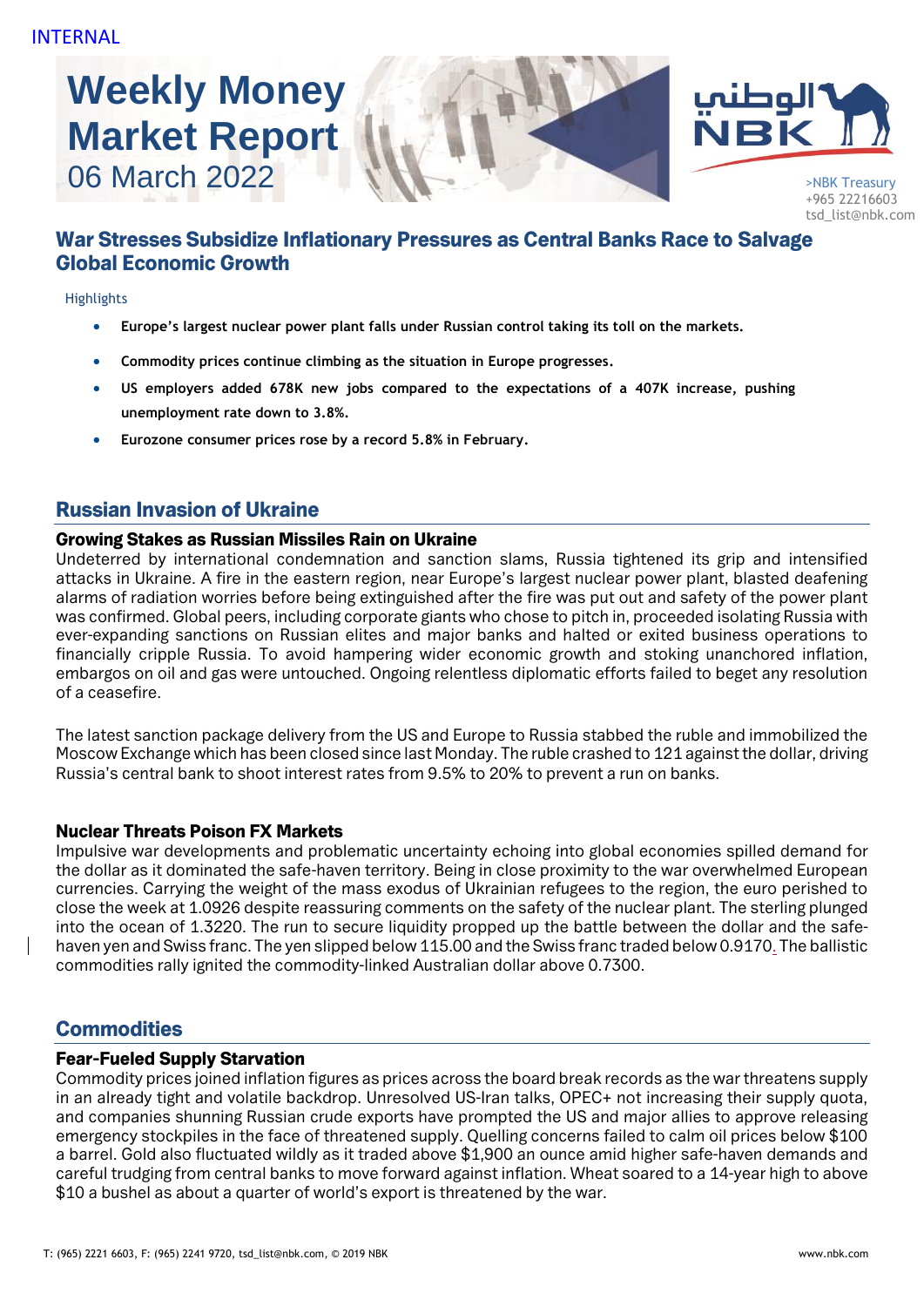

## United States

#### Full Economic Tank, Careful Map Ahead

The American economy marched on in its robust economic recovery trek with the latest ISM manufacturing and services PMIs both signaling economic expansion in February. In addition, despite labor shortages, dropping virus cases and easing restrictions kept the job market prospering. In February, employers in the US added 678K new jobs compared to the expectations of a 407K increase, the increase pushed unemployment rate down to 3.8% after it marginally increased at the start of the year.

The report released by the Bureau of Labor Statistics on Friday showed monthly wage growth flattening, however, following a 0.6% jump in average hourly earnings in January, over the past year; hourly earnings are up 5.1%. The readings bolster the Federal Reserve's case to push ahead with a series of interest rate increases this year.

That being said, Fed Chair Jerome Powell's latest testimony emphasized a softer pedal on the rate hike accelerator while still keeping a keen eye on the implications of the current situation on the economy. He told US lawmakers on Wednesday that the Federal Reserve is prepared to push ahead with a series of interest rate increases from March, despite the highly uncertain economic outlook due to Russia's invasion on Ukraine. Powell confirmed his support for a 25bp hike at the regulator's March meeting as he laid out the case for tightening monetary policy amid heightened geopolitical tensions. He said he expects a "series" of interest rate increases this year, and also hinted that he could support raising rates by larger increments later on if inflation fails to moderate sufficiently. "The bottom line is that we will proceed, but we will proceed carefully as we learn more about the implications of the Ukraine war for the economy," said Powell. The Fed still expects inflation to moderate this year as severe supply-demand mismatches subside, but Powell said he is "humble" about being able to forecast when that may happen.

Alongside plans to raise rates, the Fed will also begin scaling back its \$9tn balance sheet. While no details have yet been provided about when that process may begin and at what pace, Powell on Wednesday suggested a roughly three-year timeline to shrink it to levels where "it needs to be".

Markets are now pricing in just five quarter-point interest rate increases during the course of the year, compared to the six that were penciled in just before Russia's invasion of Ukraine.

Later this week, February CPI and core CPI will be released along with assessments on consumer sentiment.

#### Markets at the Mercy of War Developments

Markets oscillated as they tear between threats and hopes and consider the prospect of a less aggressive rate hike trajectory from the Fed. The S&P, Nasdaq 100, and Dow Jones moved down on Friday as worrisome developments in Ukraine weighed on sentiment, The S&P closed Friday down 0.79%, while Nasdaq 100 closed down 1.66%, and Dow Jones closed down 0.53%. Demand on Treasury yields slashed and flattened the curve, hinting at expected slowdown in economic growth. The 10-year yield dipped to 1.73% and the 2-year yield dipped to 1.48%.

## Europe

#### Shattered Peace and Threat to Economic Growth

Across the Atlantic, the war is founding a humanitarian crisis as civilians seep out of Ukraine in seek of refuge from neighboring nations. Gas prices surged as much as 60% as traders move away from dealing with Russian suppliers. The Euro Stoxx Index continues plunging against continued war as investors ran for cover in the face of escalating war in Ukraine, with Russia seizing a big nuclear plant. The Euro Stoxx Index closed Friday's trading session down 3.6%.

Inflation growth in the Eurozone continued climbing as Germany, Spain, and Italy, reported higher CPI than expected. Eurozone consumer prices rose by a record 5.8% in February, the flash estimate for the annual Eurozone inflation of February climbed up from 5.1% in January, and above the forecast average of a 5.4% increase. Excluding more volatile items such as energy and food, core inflation increased from 2.3% in January to 2.7% in February. ECB vice-president Luis de Guindos described the inflation figure for February as "a negative surprise" and predicted that the war in Ukraine would raise prices further and hit growth.